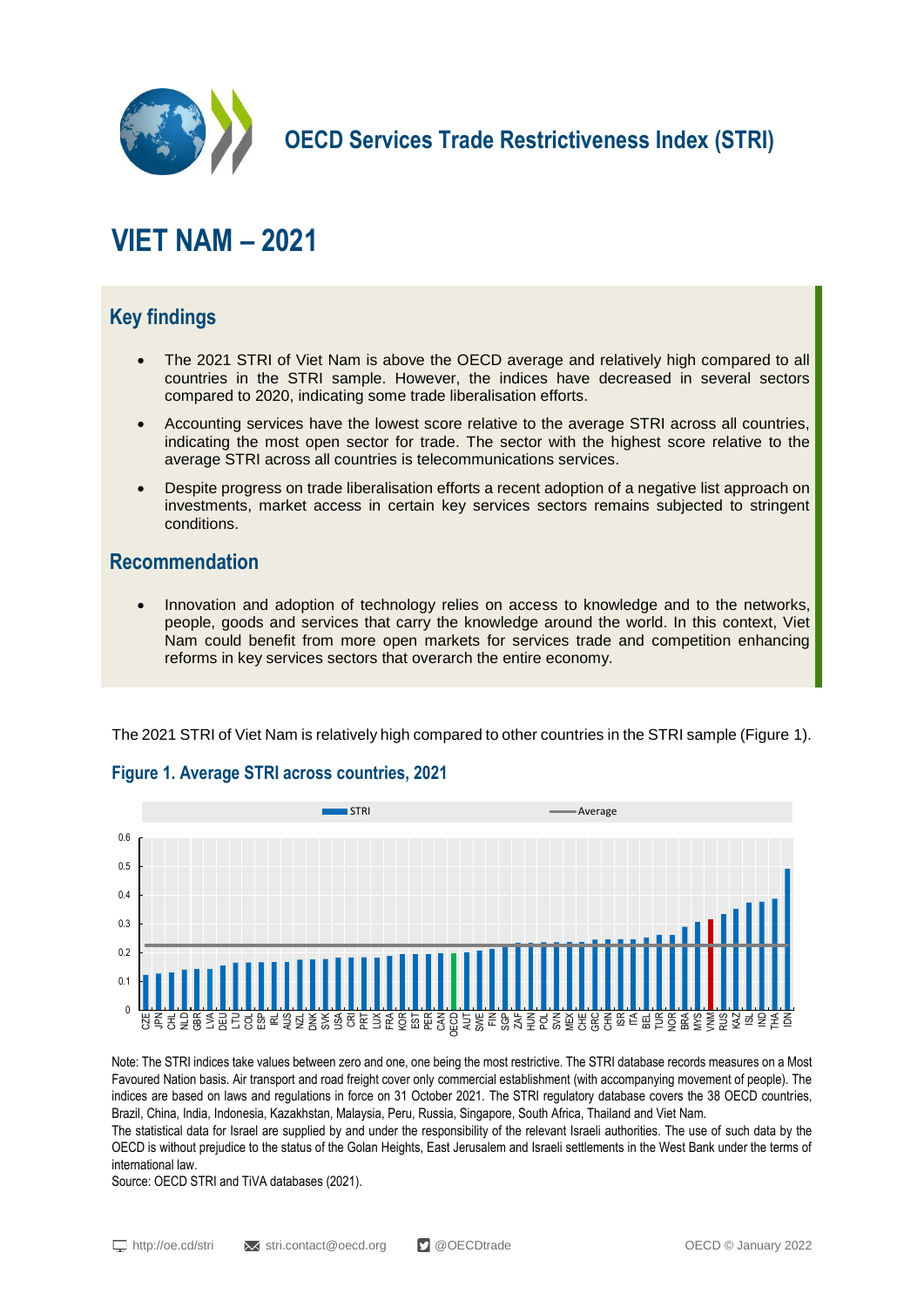The STRI outcomes are driven in a large part by economy-wide regulations that affect services across all sectors. While some conditions related to foreign investment were eased in the new Investment Law in 2020, some requirements related to establishing and operating a company remain cumbersome for foreign firms. For instance, the duration of property ownership for a foreigner is limited to 50 years, and at least one manager or legal representative in a managerial position must be resident in Viet Nam. Certain types of data (such as accounting data and some user-generated data) must also be stored in the country.

Foreign contractual and independent services providers are subject to labour market tests and their initial entry permits are valid for two years. Participation of foreigners in public procurement is only possible when provided for in international agreements and is conditional on having a partnership with a domestic contractor or using local sub-contractors.

Viet Nam has been progressively introducing reforms over the past years, easing conditions for trade and investment in several sectors (Figure 2). Highest levels of liberalisation were recorded in some of the transport, distribution and logistics sectors across all time periods, whereas in 2020-21 the most trade liberalisation were recorded in computer services, maritime transport services and logistics storage and warehousing services as a result of streamlining the laws on foreign investment.



**Figure 2. Evolution of STRI indices by sector in Viet Nam**

Services Trade Restrictiveness Index, percentage change over the period 2014-2017, 2017-2020 and 2020-2021

Source: OECD STRI database (2021).

Accounting services, architecture services, engineering services and broadcasting are the sectors with the lowest score relative to the average STRI across all countries (Figure 3). Legal services, commercial banking, insurance and telecommunications are the sectors with the highest score relative to the average STRI across all countries.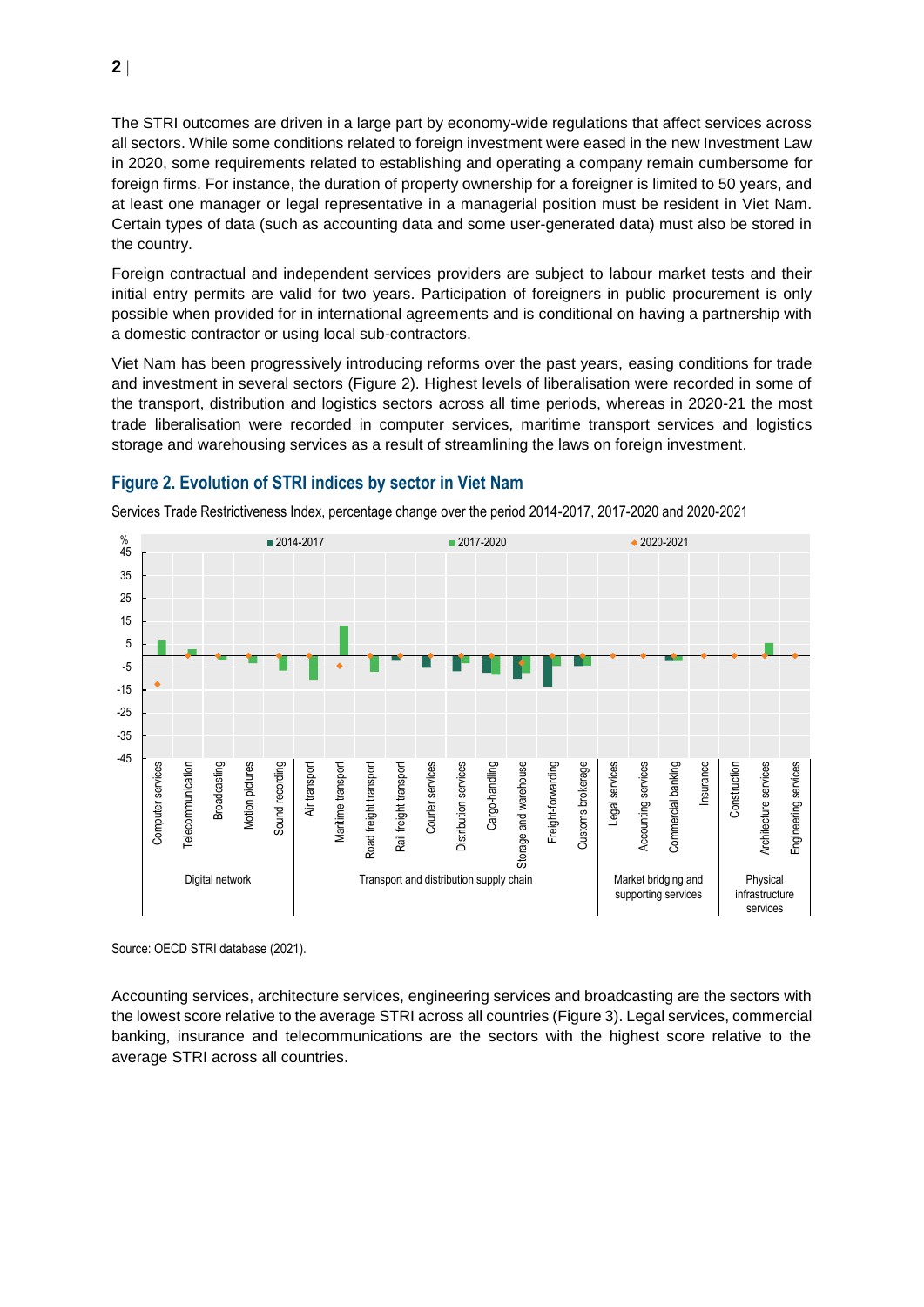

#### **Figure 3. Sectoral breakdown: The least and most restricted sectors in Viet Nam**

Note: Selection was made based on how far the sectors' score were from the world average score, as a percentage difference i.e. (STRIcountry, sector - STRIworld average, sector) / STRIworld average, sector Source: OECD STRI database (2021).

Accounting services are the least restricted service sectors in Viet Nam compared to Asia Pacific and the other best performers elsewhere while telecommunications are the most restricted (Figure 4).

#### **Figure 4. Viet Nam compared to Asia Pacific and World's best performers**



Source: OECD STRI database (2021).